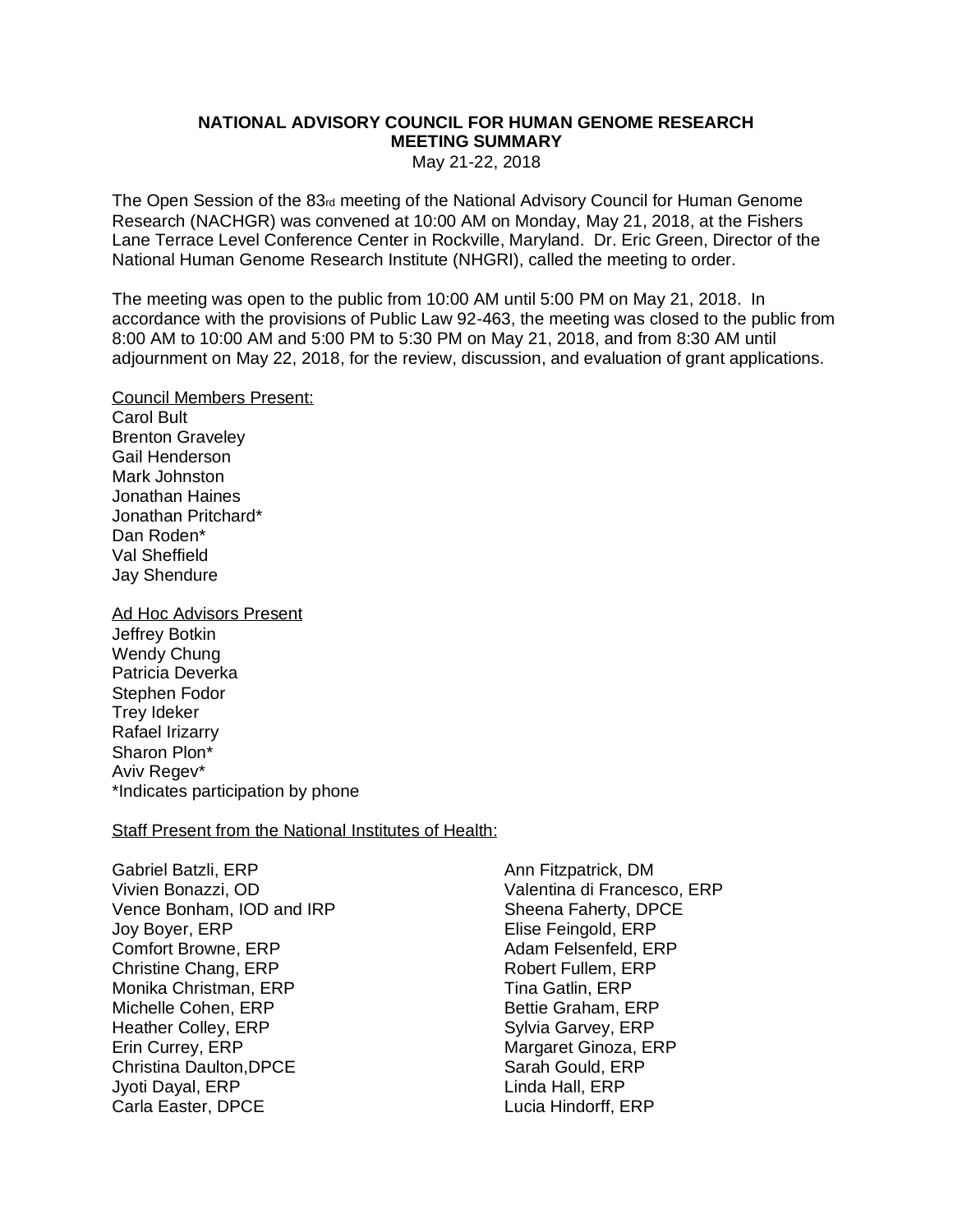Rebecca Hong, DPCE Ellen Howerton, ERP Carolyn Hutter, ERP Deanna Ingersoll, ERP Sonya Jooma, DPCE Sheethal Jose, ERP Melpi Kasapi, ERP David Kaufman, ERP Jimmie Kees, ERP Britny Kish, DPCE Jennifer Krupp, NIH-ACMG Rongling Li, ERP Nicole Lockhart, ERP Jon Lorsch, NIGMS Allison Mandich, IOD Ebony Madden, ERP Keith McKenney, ERP Donna Messersmith, DPCE Jenn Montooth, DPCE Sam Moore, ERP Ken Nakamura, ERP Vivian Ota Wang, ERP

Michael Pagan, ERP Kiara Palmer, DPCE Mike Pazin, ERP Lita Proctor, ERP Erin Ramos, ERP Robb Rowley, ERP Laura Rodriquez, DPCE Ben Ryan, IOD Laura Skow, ERP Mike Smith, ERP Heidi Sofia, ERP Taylorlyn Stephan, ERP Jeff Struewing, ERP Barbara Thomas, ERP Elizabeth Tuck, DPCE Lu Wang, ERP Cara Weismann, DPCE Chris Wellington, ERP Kris Wetterstrand, IOD Ken Wiley, ERP Anthony Williams, ERP Rosann Wise, DPCE

Others Present for All or a Portion of the Meeting: Rhonda Schonberg, National Society of Genetic Counselors

Materials, including the agenda and PowerPoint presentations for the Open Session of the 83rd NACHGR meeting are available at: [https://www.genome.gov/27571447/may-2018-council](https://www.genome.gov/27571447/may-2018-council-agenda-and-documents/)[agenda-and-documents/](https://www.genome.gov/27571447/may-2018-council-agenda-and-documents/)

A recorded video of the entire Open Session is available at: <https://www.youtube.com/playlist?list=PL1ay9ko4A8slwRuBCWmoLNtmUrFn7WdsK>

## **INTRODUCTION OF NEW NHGRI COUNCIL MEMBERS, STAFF, LIAISONS, AND GUESTS**

Dr. Rudy Pozzatti began the Open Session with the introduction of new Council Members, NHGRI staff, liaisons, and guests, which can be found at: [https://www.youtube.com/watch?v=KKZXmrOy68A&t=0s&list=PL1ay9ko4A8slwRuBCWmoLNt](https://www.youtube.com/watch?v=KKZXmrOy68A&t=0s&list=PL1ay9ko4A8slwRuBCWmoLNtmUrFn7WdsK&index=2) [mUrFn7WdsK&index=2](https://www.youtube.com/watch?v=KKZXmrOy68A&t=0s&list=PL1ay9ko4A8slwRuBCWmoLNtmUrFn7WdsK&index=2)

## **APPROVAL OF MINUTES FOR THE FEBRUARY 2018 NACHGR MEETING**

The Council approved the Minutes by unanimous vote once amended to include Jonathan Haines as an attendee at the February, 2018 Council meeting.

## **FUTURE MEETING DATES**

- Sept. 24-25, 2018
- Feb. 11-12, 2019
- May 20-21, 2019
- Sept. 16-17, 2019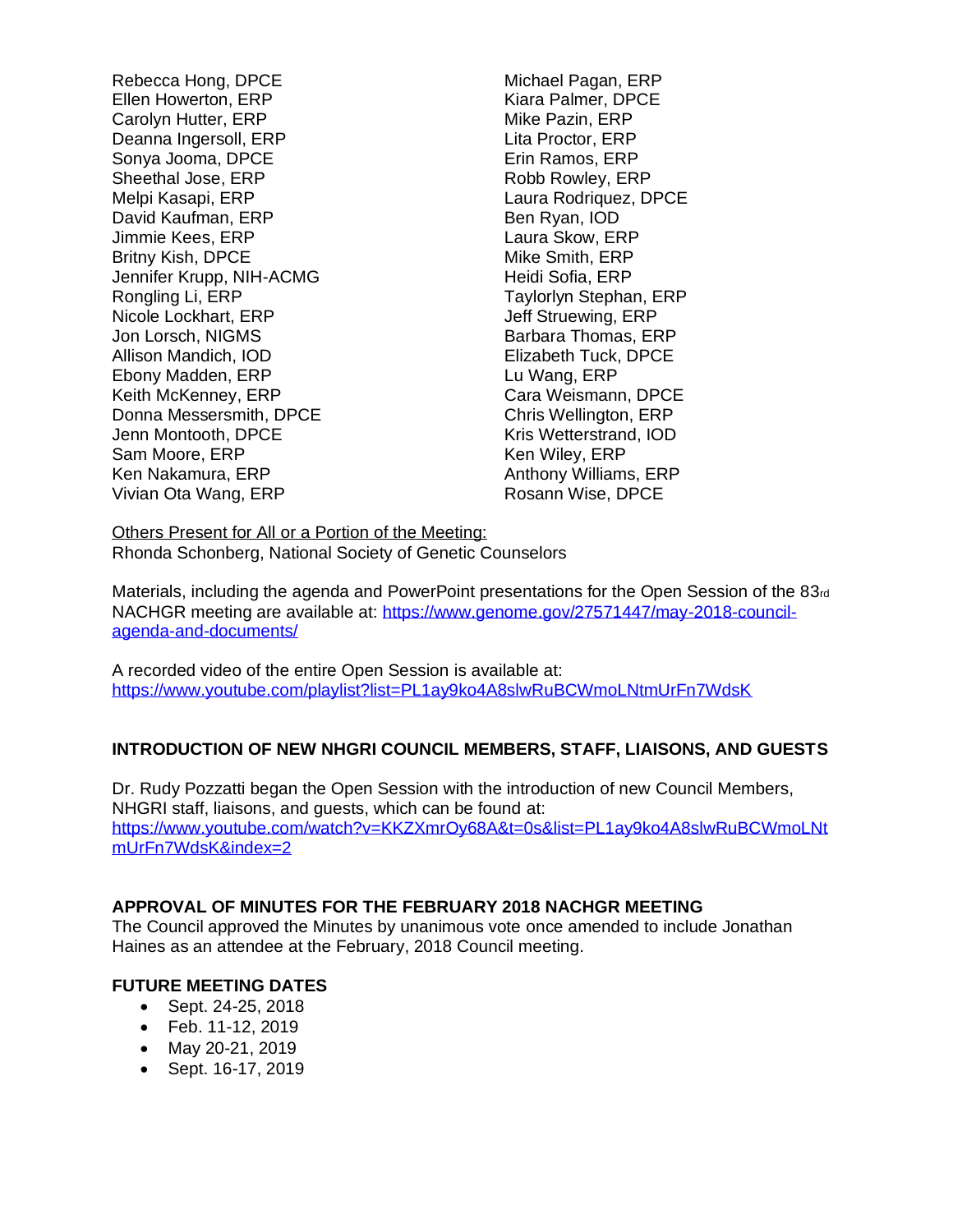#### **DIRECTOR'S REPORT**

Dr. Eric Green gave his Director's Report, which included a series of updates about recent activities at NHGRI, NIH, and in the broader genomics community. A video of his presentation can be found at: <https://www.youtube.com/watch?v=BpnVDeKdGY8>

#### **PRESENTATION –** *NIH's Strategic Plan for Data Science*

Dr. Jon Lorsch introduced the NIH Strategic Plan for Data Science developed by the NIH Scientific Data Council. The plan focuses on modernizing the data resource ecosystem to increase its utility for researchers and other stakeholders by modernizing infrastructure, increasing capacity, and enhancing data sharing, access, and interoperability. Dr. Lorsch described the plan's five overarching goals and their strategic objectives, the implementation tactics that will be employed, and the milestones and performance measures that will be used. A video of this presentation can be found at: https://www.youtube.com/watch?v=OW6gpbcmiNo

## **CONCEPT CLEARANCE –** *Center for ELSI Resources & Analysis*

Dr. Nicole Lockhart presented a concept titled, *Center for ELSI Resources and Analysis*. This Center will serve to: provide ELSI researchers with an established platform to share their research tools related to genomics, serve as a resource for curating and synthesizing research, and convene ELSI researchers to develop a more synergistic and integrated ELSI research community. The Council voted unanimously to approve the concept. A video of this presentation can be found at:<https://www.youtube.com/watch?v=2iotUe8Ah5o>

## **CONCEPT CLEARANCE** – *Genomic Innovator Award*

Dr. Lisa Brooks presented a concept titled, *Genomic Innovator Award*. This concept will support highly innovative genomic research performed by creative investigators who participate in consortia or similar large research groups and are early in their career development path. Following Council's recommendation, the language will be modified to be more inclusive to those who participate in team science. Council voted unanimously to approve the concept. A video of this presentation can be found at: <https://www.youtube.com/watch?v=BSS3BLk5sME>

#### **PRESENTATION –** *Report on the NHGRI Intramural Research Program*

Dr. Dan Kastner, Director of NHGRI's Division of Intramural Research reported on the status of the NHGRI Intramural Research Program (IRP). Dr. Kastner provided the background and history of the IRP, which serves in part to catalyze the "genomic transformation" of the intramural research programs of other NIH Institutes, and to act as an incubator for programs that could be exported to the broader genomics community. Dr. Kastner highlighted several IRP investigators and their research projects. A video of this presentation can be found at: <https://www.youtube.com/watch?v=MhdxFWT0vvM>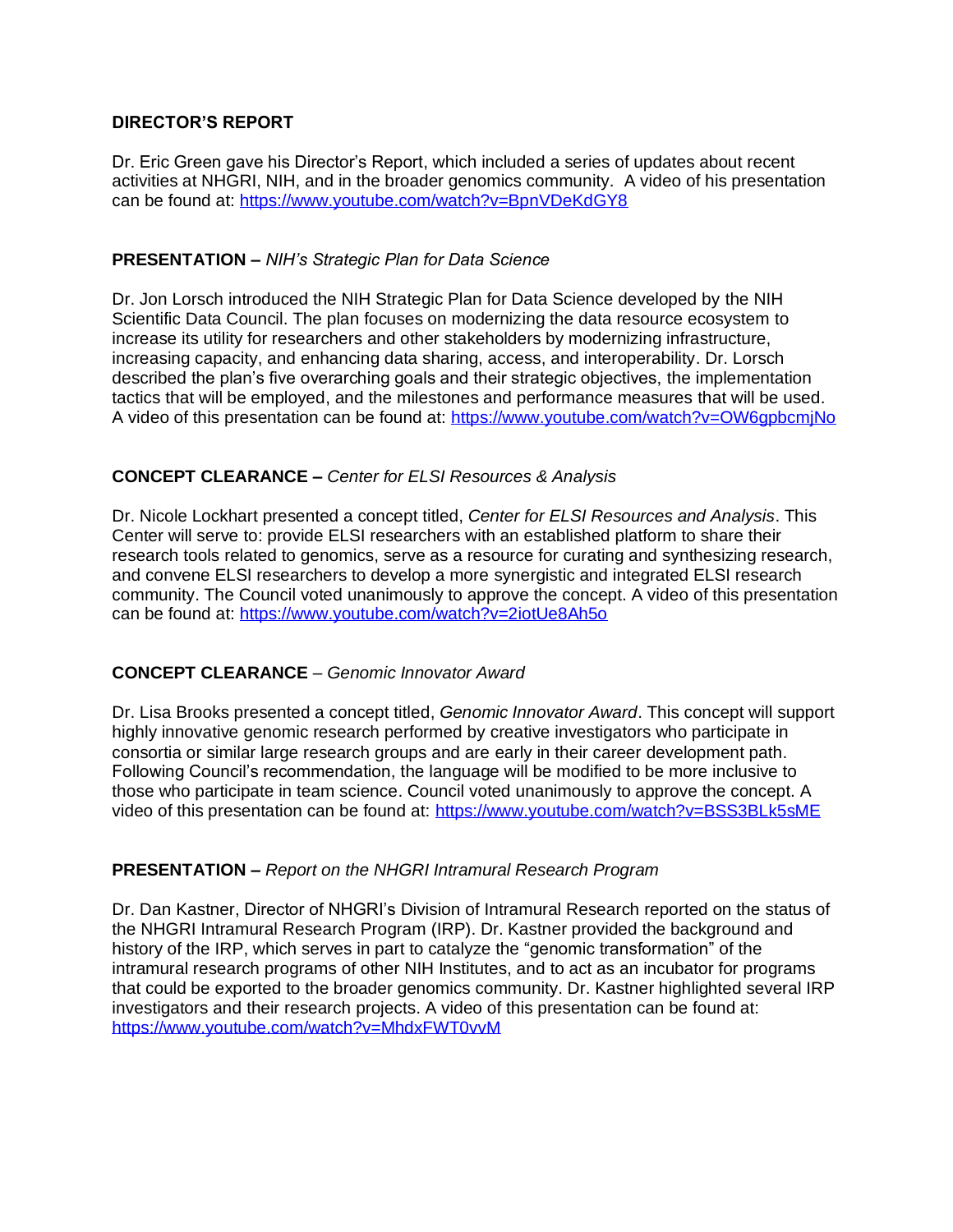#### **REPORT** – *Update on the Genome Sequencing Program*

Dr. Adam Felsenfeld and Mr. Chris Wellington gave an update on the Genome Sequencing Program (GSP). Dr. Felsenfeld explained the structure of the GSP, which is comprised of four components: Centers for Mendelian Genomics (CMGs), Centers for Common Disease Genomics (CCDGs), GSP Analysis Centers, and GSP Coordinating Center. Mr. Wellington highlighted the successes of Phase I of the CMGs and provided information about future work, including continued collaboration with the Knock Out Mouse Project (KOMP). Dr. Felsenfeld discussed the ongoing analyses at the CCDGs and summarized the goals and plans developed from the recent GSP meeting, as well as advice from the GSP External Advisory panel. A video of this presentation can be found at:<https://www.youtube.com/watch?v=q278SPV2WwM>

#### **REPORT** – *Update on the Undiagnosed Diseases Network*

Dr. Anastasia Wise gave an update about the Undiagnosed Diseases Network (UDN). Dr. Wise summarized the objectives of the UDN, which are: improve the level of diagnosis and care for patients with undiagnosed diseases, facilitate research on the etiology of undiagnosed diseases, and promote an integrated and collaborative community to investigate these diseases. Dr. Wise provided an overview of the current UDN and explained plans for the second phase of the UDN, for which awards are anticipated to be made in the fall of 2018. A video of this presentation can be found at:<https://www.youtube.com/watch?v=0xzIZYswy-A>

## **COUNCIL-INITIATED DISCUSSION**

A video of the Council-initiated discussion can be found at: <https://www.youtube.com/watch?v=7sRKKCToTks>

## **ANNOUNCEMENTS AND ITEMS OF INTEREST**

Two reports from NHGRI's national liaison societies were provided: [National Society of Genetic Counselors Quarterly Update](https://www.genome.gov/pages/about/nachgr/may2018agendadocuments/national_society_of_genetic_counselors_update_4-24-18.pdf) [American Society of Human Genetics Report to Council](https://www.genome.gov/pages/about/nachgr/may2018agendadocuments/ashg_may2018_report_to_council.pdf) A

## **CONFIDENTIALITY AND CONFLICT OF INTEREST**

Dr. Pozzatti read the Confidentiality and Conflict of Interest Policy to Council and asked the members to sign the forms provided to them.